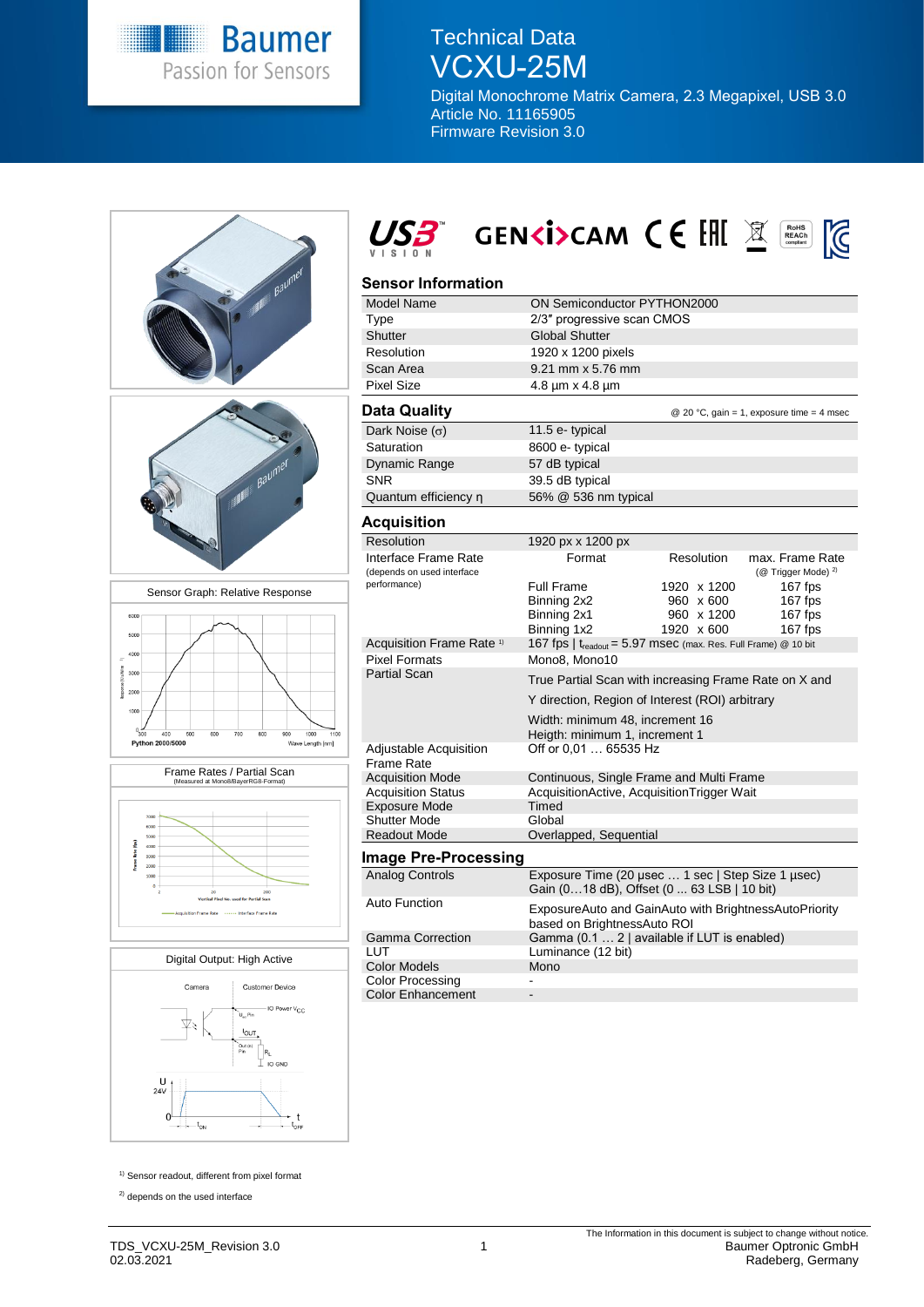

#### **Image Pre-Processing**

| Color Tolerance           | -                                                      |
|---------------------------|--------------------------------------------------------|
| <b>Binning Horizontal</b> | 1 or $2$                                               |
| <b>Binning Vertical</b>   | 1 or 2                                                 |
| Image Flipping            | Horizontal, vertical                                   |
| Defect Pixel Correction   | via Defect Pixel List with up to 512 Pixel Coordinates |
| <b>Fix Pattern Noise</b>  | yes                                                    |
| Correction                |                                                        |

#### **Process Synchronization**

| Trigger Mode               | Off (Free Running), On (Trigger)                                                          |
|----------------------------|-------------------------------------------------------------------------------------------|
| Trigger Overlap Type       | Readout                                                                                   |
| <b>Trigger Sources</b>     | Hardware (Line0, 1, 2), Software, Counter 1, 2 End, All or<br>Off                         |
|                            | fixed Trigger Delay out of treadout: <sup>1)</sup>                                        |
|                            | $3 \mu$ sec $@ 10 \text{ bit}$                                                            |
|                            | max. Trigger Delay during treadout. <sup>1)</sup>                                         |
|                            | 8 µsec @ 10 bit                                                                           |
| Trigger Delay              | 0 2 sec, Tracking and buffering of up to 256 triggers                                     |
| <b>External Flash Sync</b> | via Exposure Active                                                                       |
|                            | $t_{\text{delay flash}} \leq 3 \mu \text{sec}, t_{\text{duration}} = t_{\text{exposure}}$ |
| <b>Encoder Function</b>    | yes, via Counter and Trigger Source                                                       |
| <b>PTP Function</b>        |                                                                                           |

#### **Digital I/Os**

| Lines                 | Input: Line 0, Output: Line3, GPIO: Line 1, Line 2 |
|-----------------------|----------------------------------------------------|
| <b>Output Sources</b> | Off, ExposureActive, Timer1, ReadoutActive,        |
|                       | UserOutput 1-3 and TriggerReady                    |
| Line Debouncer        | Low and high signal separately selectable          |
|                       | Debouncing Time 0  5 msec, Step Size: 1 usec       |
|                       |                                                    |

#### **Memory**

| Image Buffer        | 475 MB                                                 |
|---------------------|--------------------------------------------------------|
|                     | 72 Images (Trigger Mode) / 1 Image (Free Running Mode) |
| Non-volatile Memory | 128 kb                                                 |

#### **Interface Data**

Interface USB3.0 (5000 Mbits/sec) USB Vendor ID / Product ID

#### **USB 3 Vision® Features**

| Events<br>Transmission via Asynchronous<br>Message Channel | DeviceTemperatureStatusChanged, EventLost,<br>ExposureEnd, ExposureStart, FrameEnd, FrameStart,<br>FrameTransferSkipped, Line02 FallingEdge, Line02<br>RisingEdge, TransferBufferFull, TransferBufferReady,<br>TriggerOverlapped, TriggerReady, TriggerSkipped |
|------------------------------------------------------------|----------------------------------------------------------------------------------------------------------------------------------------------------------------------------------------------------------------------------------------------------------------|
| <b>Frame Counter</b>                                       | up to $2^{32}$                                                                                                                                                                                                                                                 |
| Payload Size                                               | 0  4608224 Byte                                                                                                                                                                                                                                                |
| Timestamp                                                  | 64 bit, resolution in nsec, increment = 10                                                                                                                                                                                                                     |
| <b>USB Vision</b>                                          | v1.0.1                                                                                                                                                                                                                                                         |

0x2825 / 0x13F

#### **Interfaces and Connectors**

| Data and Power Interface | <b>USB 3.0</b><br><b>USB 2.0</b><br>Connector: | Transfer Rate 5000 Mbits/sec<br>Transfer Rate 480 Mbits/sec<br>USB 3.0 Micro B |                                                                             |
|--------------------------|------------------------------------------------|--------------------------------------------------------------------------------|-----------------------------------------------------------------------------|
|                          | Pin<br>Assignment:                             | 1 - VBUS<br>$3 - D +$<br>$5 - GND$<br>7 - MicB SSTX+<br>9 - MicB SSRX-         | $2 - D -$<br>$4 - ID$<br>6 - MicB SSTX-<br>8 - GND DRAIN<br>10 - MicB SSRX+ |

1) Sensor readout, different from pixel format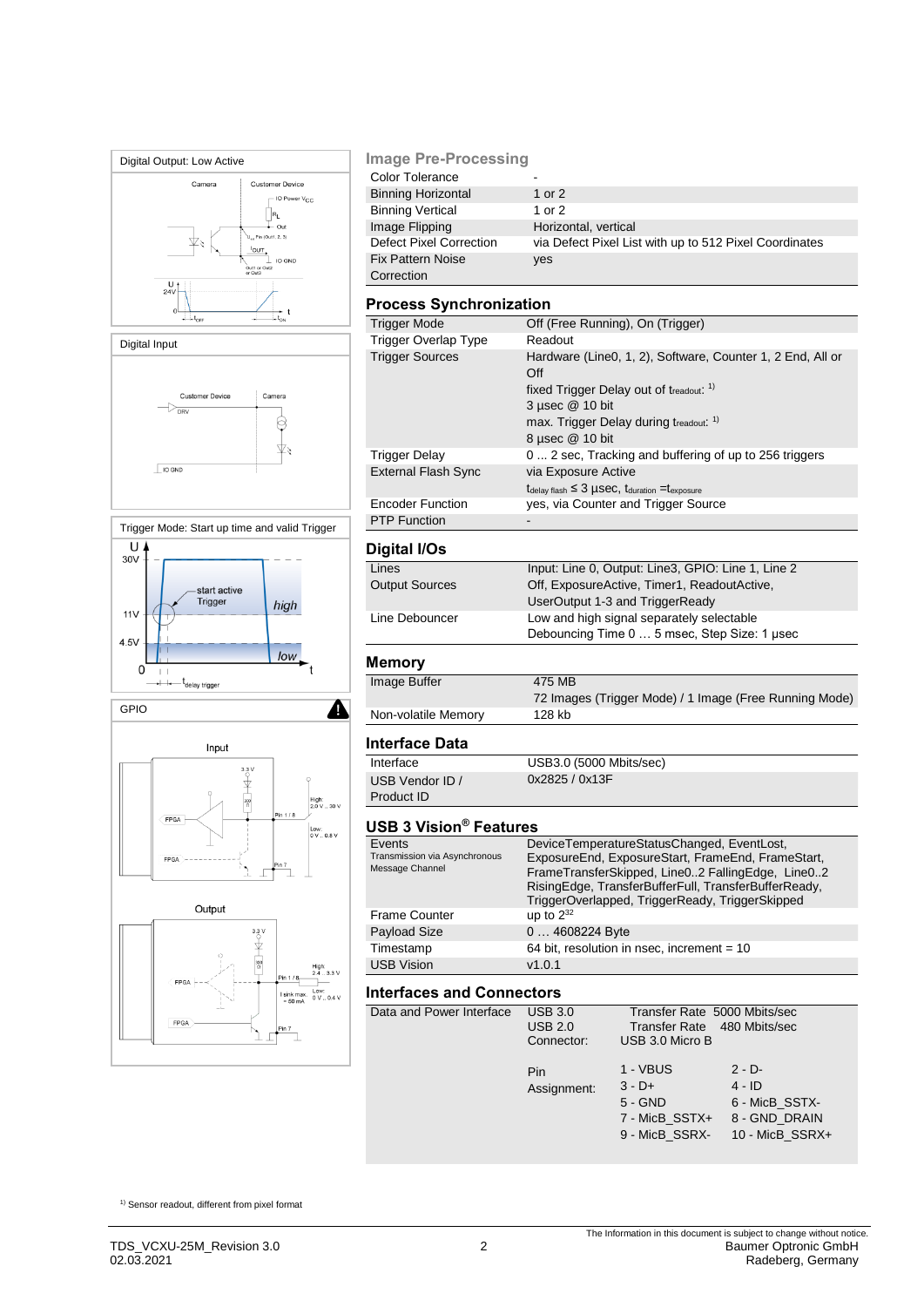

Red flash

Update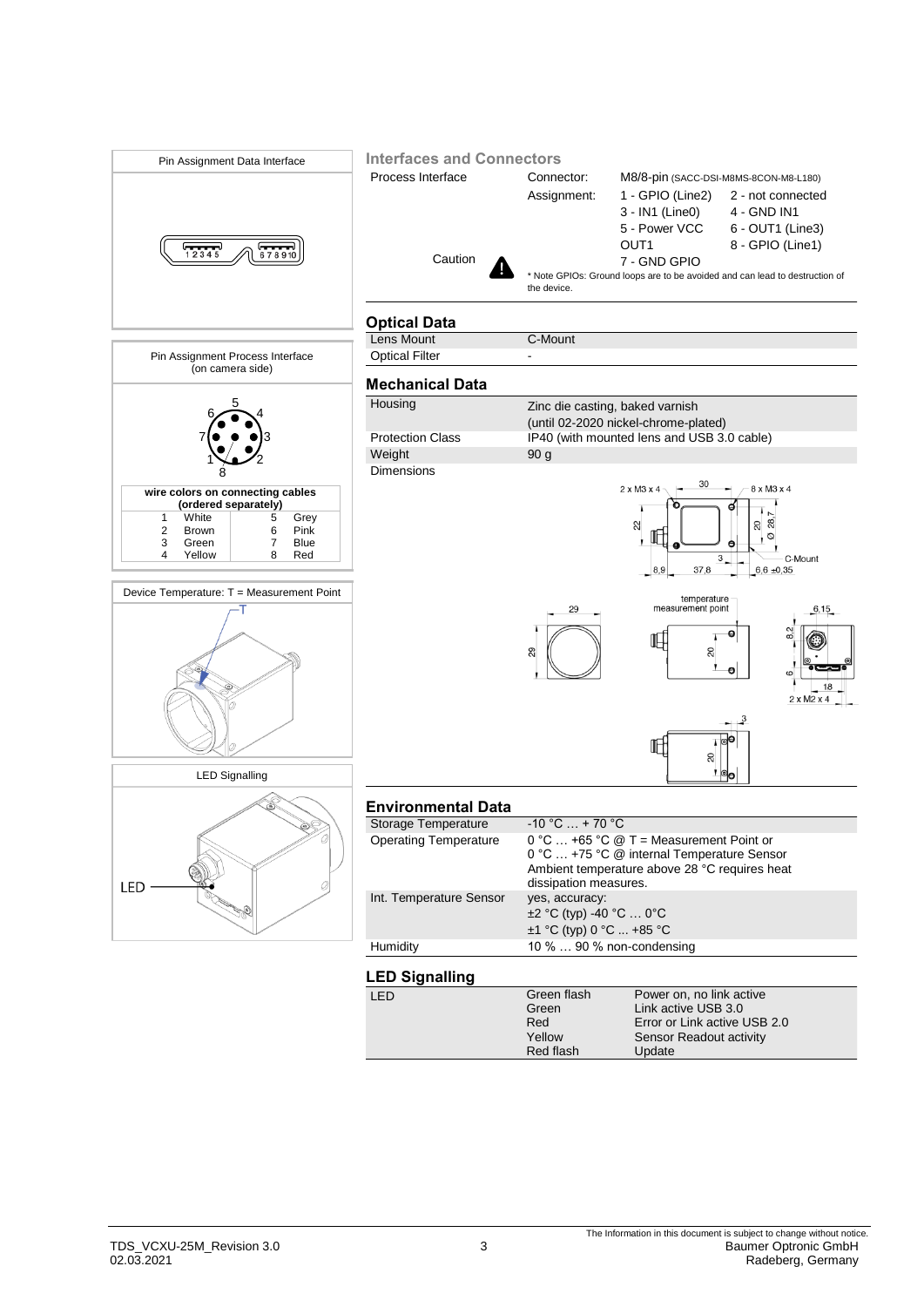| <b>Electrical Data</b>   |                                                                                                                                            |  |
|--------------------------|--------------------------------------------------------------------------------------------------------------------------------------------|--|
| <b>Power Supply</b>      | bus powered via USB3.0 interface                                                                                                           |  |
| <b>Power Consumption</b> | approx. 3.6 W @ 167 fps                                                                                                                    |  |
|                          | (Factory Setting "Default")                                                                                                                |  |
| Digital Input            | Optocoupler                                                                                                                                |  |
|                          | $U_{\text{IN(low)}}$ : 0.0  4.5 VDC                                                                                                        |  |
|                          | $U_{IN(high)}$ : 11.0  30.0 VDC                                                                                                            |  |
|                          | $I_{IN}$ : 3.0 $\ldots$ 10.0 mA<br>min. Impulse Length: 2.0 usec                                                                           |  |
| Digital Output           | Optocoupler                                                                                                                                |  |
|                          | $U_{\text{EXT}}$ 5  30 V DC                                                                                                                |  |
|                          | $I_{\text{OUT}}$ : max. 50 mA                                                                                                              |  |
|                          | $t_{ON}$ = typ. 3 µsec<br>$t_{\text{OFF}}$ = typ. 40 µsec                                                                                  |  |
| <b>GPIO</b>              | direct, without optocoupler                                                                                                                |  |
| GPIO used as Input:      | $U_{IN(low)}$ : 0.0  0.8 VDC                                                                                                               |  |
|                          | $U_{IN(hich)}$ : 2.0  30.0 VDC                                                                                                             |  |
|                          | min. Impulse Length: 2.0 µsec                                                                                                              |  |
| GPIO used as Output:     | $U_{\text{Out(low)}}$ : 0.0  0.4 VDC ( $I_{\text{sink max}}$ : 50 mA)                                                                      |  |
|                          | $U_{\text{Out(high)}}$ : 2.4  3.3VDC ( $I_{\text{max}}$ : 1 mA)                                                                            |  |
| Caution                  | * The General Purpose I/Os (GPIOs) are not potential-free and do not                                                                       |  |
|                          | have an overrun cut-off. Incorrect wiring (overvoltage, undervoltage or<br>voltage reversal) can lead to defects in the electronic system. |  |
|                          | Ground loops are to be avoided and can lead to destruction of the device.                                                                  |  |

#### **Conformity**

| - - - - - - - - - - - - |                                                                             |
|-------------------------|-----------------------------------------------------------------------------|
| Conformity              | CE, RoHS, REACH, KC, EAC                                                    |
|                         | KC Registration No. / Date R-R-BkR-VCXU-53M / 08.12.2020                    |
| <b>MTBF</b>             | 67 years $\textcircled{2}$ T = 45 °C / 44 years $\textcircled{2}$ T = 60 °C |
|                         | $T = Measurement Point$                                                     |
|                         |                                                                             |

### **GenICamTM Features**

| Short Exposure Range |                                                        |
|----------------------|--------------------------------------------------------|
| Timer                | Timer Selector: Timer Selector: Timer 1                |
|                      | TimerTriggerSource:                                    |
|                      | Line0, SoftwareTrigger, ExposureStart, ExposureEnd,    |
|                      | FrameTransferSkipped, TriggerSkipped, Off              |
|                      | TimerDelay: 0 usec  2 sec, Step Size: 1 usec           |
|                      | TimerDuration: 4 usec  2 sec, Step Size: 1 usec        |
| Counter              | Counter Selector: Counter 1, Counter 2                 |
|                      | CounterValue: 0  65535                                 |
|                      | Counter Event Source: Counter1End or Counter2End.      |
|                      | ExposureActive, FrameTransferSkipped, FrameTrigger,    |
|                      | TriggerSkipped, Line02 and Off                         |
|                      | Counter Reset Source: Counter1End, Counter2End,        |
|                      | Line02 and Off                                         |
| Sequencer            | Sequencer Characteristics:                             |
|                      | up to 128 sets,                                        |
|                      | up to 4 possible pathes for triggered set transitions, |
|                      | 6 trigger sources: Counter1End, Counter2End,           |
|                      | ExposureActive, Line02, ReadoutActive, Timer1End       |
|                      | Sequencer Parameters for Exposure, Gain, Trigger, ROI  |
|                      | and Output:                                            |
|                      | ExposureTime, CounterDuration, CounterEventActivation, |
|                      | CounterEventSource, CounterResetSource,                |
|                      | ExposureMode, ExposureTime, Gain, Height, OffsetX,     |
|                      | OffsetY, TriggerMode, UserOutputValue,                 |
|                      | UserOutputValueAll, Width                              |